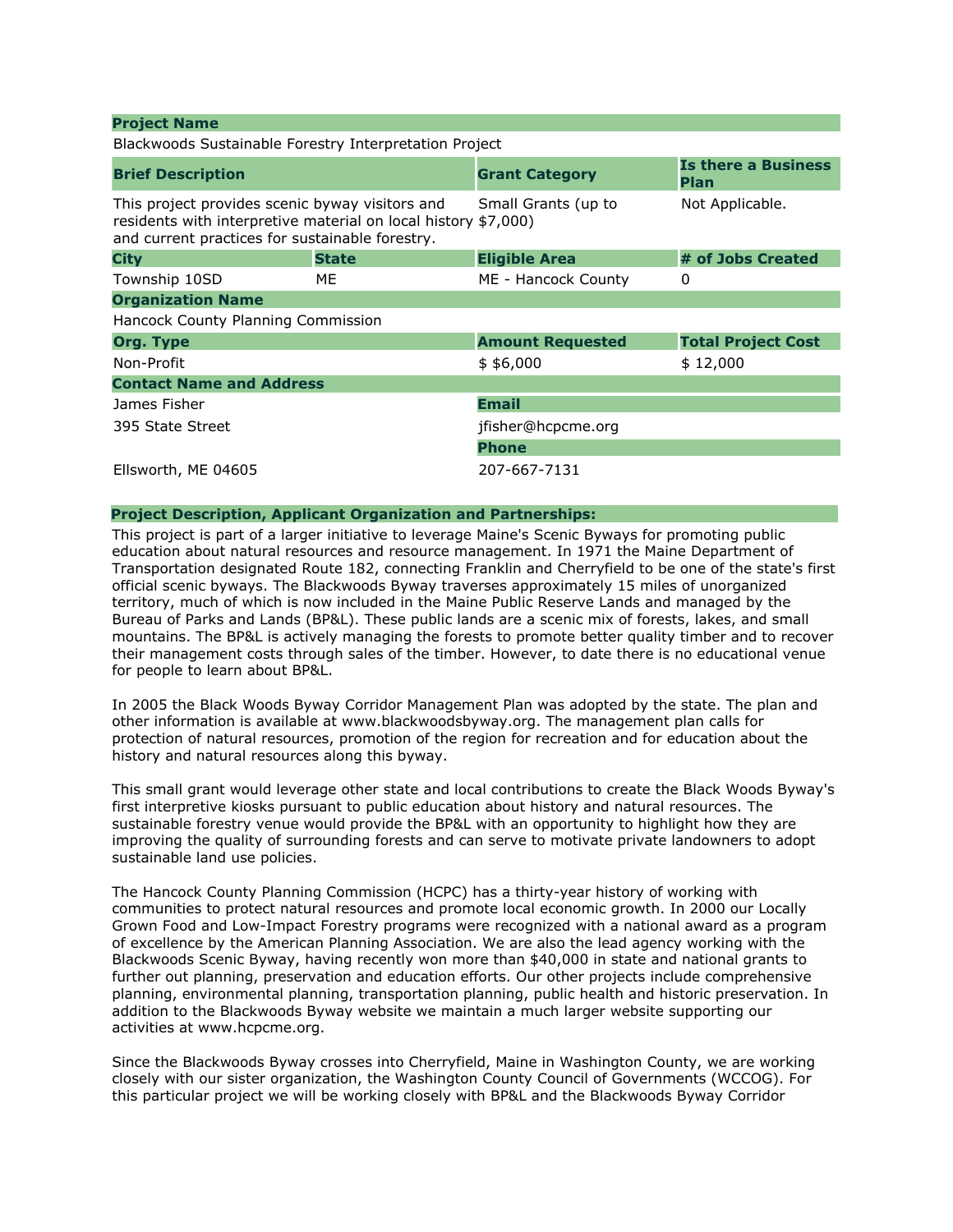Management Committee to create an all weather, free standing exhibit incorporating one panel on the history of Col. Black's woods (thus the name) and a second panel on current practices of sustainability. Funds permitting we will add additional wayfinding information about the many trails that hikers can use to see more of the region. HCPC, WCCOG, BP&L and the corridor committee meet monthly to plan activities, projects and discuss priority needs for this corridor.

# Project Budget:

### **Expenses**

- \$1,000 Project Management
- \$5,000 Interpretive Planning and Design
- \$5,000 Manufacturing of Interpretive Panels
- \$1,000 Installation of Interpretive Panels

## Income

\$6,000 Northern Forest Partnership Program

\$3,000 State Byway Support for Public Facilities

#### In-Kind Contributions

\$3,000 Research and Interpretive Planning provided by HCPC

Additional, non-monetized support will be provided by the Downeast RC&D, Maine Bureau of Parks and Lands, Friends of Tunk, and other local organizations.

| <b>Total Expenses</b>  | <b>Total VALUE of ALL</b><br>Income/In-Kind |  |
|------------------------|---------------------------------------------|--|
| $\frac{1}{2}$ \$12,000 | \$\$12,000                                  |  |

## Letter #1

#### Author

Thomas E. Martin, Executive Director Hancock County Planning Commission Email: tmartin@hcpcme.org Phone: (207) 667-7131

#### **Letter**

On behalf of the Hancock County Planning Commission, I am happy to support the Northern Forest proposal to design and construct interpretive information for the Blackwoods Scenic Byway.

The Hancock County Planning Commission has worked for more than thirty years to bring economic opportunity, education and conservation to our region. We have resources on hand to help staff interpretive planning, but request grants, like this one, to pay for materials costs.

I hope that you will give due consideration to this proposal and am available to provide additional information upon request.

Sincerely,

Thomas E. Martin

Letter #2 Author Judy East, Executive Director Washington County Council of Governmenta Email: Phone: **Letter**